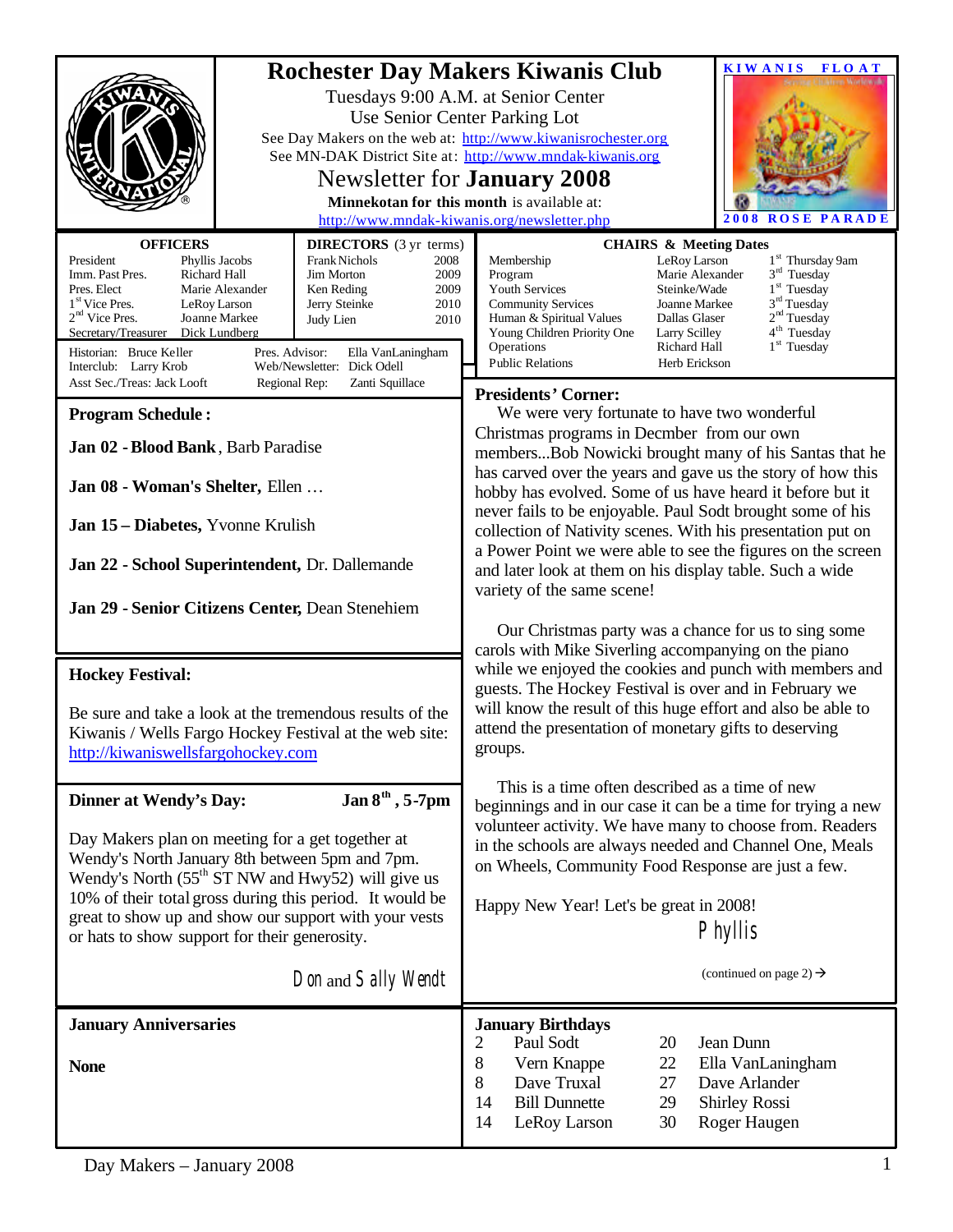#### **Secretary/Treasurers Report - Dec'07**

| <b>Bank Balance 11/30/07:</b>  |              | \$17,776.97 |
|--------------------------------|--------------|-------------|
| <b>Administrative Account:</b> |              | \$14,101.83 |
| Service Account:               |              | \$3,370.54  |
| Hockey/YCPO:                   | <sup>S</sup> | 224.60      |
| Bike Repair:                   | S.           | 80.00       |

**Day Makers on leave:** Don Cain, Merlyn Jeche, Ron King, Sara King, Rosalie Rusovick

**November Service Hour Statistics:** 791 hours by 56 members, 70% Participation.

Each board member present received a copy of the annual assessment results.

The board discussed a region wide service project.

The distribution of service account funds will be done at the January board meeting.

# **COMMITTEE REPORTS**

**Membership-** The committee is having good attendance at its meetings

**Program-** Programs are scheduled through January

**Community Se rvice-** The committee will start meeting in January

**Human & Spiritual Values-** Invocations are scheduled for the first quarter. The committee is concerned about receiving word when members are ill. Should we activate the circle of three again? The committee will put an article in the newsletter.

**YCPO-** Souper Bowl Saturday is coming up in January.

**Youth Services-** The board approved giving the Century Key Club advisor a \$100 gift certificate to Michael's Restaurant. Our club needs a representative on the city wide Read-Around-the-World committee. The first K-Kids meeting was successful, next meeting will be December 18th.

Richard Lundberg, Treasurer

### **2008 Kiwanis Rose Parade Float:**

Check out the beautiful Kiwanis Rose Parade Float for 2008 and 2007. Complete web site description of what it takes to be a Kiwanian participant on the float, etc. [http://www.kiwanisrosefloat.com/2008\\_float.htm](http://www.kiwanisrosefloat.com/2008_float.htm)  $\overline{a}$ 

## **K-Kids Club at Riverside Elementary School:**

 After several months of planning K-Kids is underway… check out the photos of the kids.



Frosty the Snowman ….for Christmas. Seventy-five snowmen were constructed by the K-Kids to be delivered to a nearby nursing home for winter decorations.



 The new K-Kids Club at Riverside Elementary has 14 members and met for the first meetings on December 4 and 18. Paul Sodt introduced the students to the Kiwanis Objects. He and other Day Makers gave examples of how their volunteer activities contribute to the Rochester community. Al Strom led the K-Kids pledge.

 Jack Zierdt described the duties of club officers and the parts of running a club meeting. Sue Thalacker, the Riverside volunteer coordinator, led the K-Kids in listing possible volunteer activities that they might do in their school and in the nearby community.

At the second meeting Jack and Al acted as president and secretary to demonstrate officer duties and a typical K-Kids meeting. Students will have the opportunity to nominate either themselves or another K-Kids member for an office at a January meeting.

Al Strom and photos from Jack Zierdt